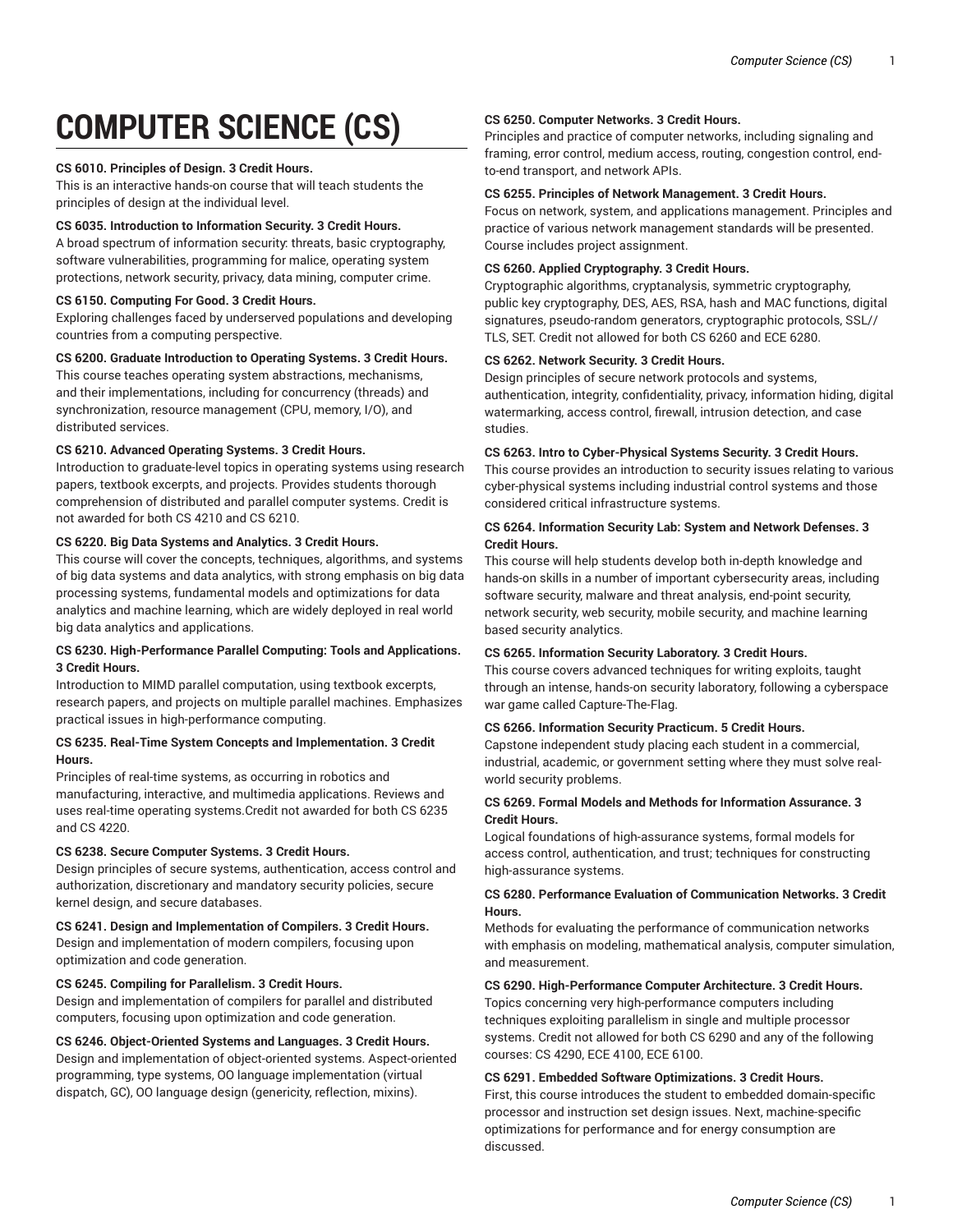# **CS 6300. Software Development Process. 3 Credit Hours.**

The process of developing software systems. Includes development and assessment of processes, their instantiation in actual product development, and techniques ensuring quality of developed products.

# **CS 6301. Advanced Topics in Software Engineering. 3 Credit Hours.**

This project-based course will cover fundamental principles, advanced techniques, and tools for the development of high-quality, industrialstrength software.

# **CS 6310. Software Architecture and Design. 3 Credit Hours.**

Principles and concepts involved in the design and analysis of large software systems.

# **CS 6320. Software Requirements Analysis and Specification. 3 Credit Hours.**

Methods and principles for determining, documenting, analyzing, and formally specifying requirements for software systems.

**CS 6330. Software Generation, Testing, and Maintenance. 3 Credit Hours.** Introduction to methods and principles for programming, testing, and managing the evolution of software systems.

## **CS 6340. Advanced Topics in Software Analysis and Testing. 3 Credit Hours.**

Fundamental prinicples and advanced techniques for static and dynamic program analysis and software testing. Software reliability, resilience, and trustworthiness.

## **CS 6365. Introduction to Enterprise Computing. 3 Credit Hours.**

Survey of basic software concepts and techniques used in missioncritical systems and applications, combined with in-depth study of fundamental principles underlying enterprise computing. Credit not allowed for both CS 6365 and CS 4365.

# **CS 6390. Programming Language Design. 3 Credit Hours.**

Design, structure, and goals of programming languages. Object-oriented, logic, functional, and traditional languages. Semantic models. Parallel programming languages.

# **CS 6400. Database Systems Concepts and Design. 3 Credit Hours.**

Study of fundamental concepts with regard to relational databases. Topics covered include database design, query processing, concurrency control, and recovery. Credit not given for both CS 6400 and CS 6754.

## **CS 6402. Databases and Information Security. 3 Credit Hours.**

Fundamentals of designing and using databases: conceptual data models to database-specific models, SQL, storage structures. Securityrelated topics include privacy, access control, backup, recovery, SQL injection. Credit not allowed for both CS 6402 and CS 4400.

## **CS 6411. Object-Oriented Database Models and Systems. 3 Credit Hours.**

Study of advanced database concepts as they apply to object-oriented database systems. Topics include semantic data models, object-oriented query languages, tools, and applications.

# **CS 6421. Temporal, Spatial and Active Databases. 3 Credit Hours.**

Study of advanced database concepts for temporal databases with emphasis on storage structure, processing and query languages, as well as active database concepts and implementation.

## **CS 6422. Database System Implementation. 3 Credit Hours.**

Design and implementatuion of a databse system covering: storage manager, query optimizer, transaction manager, and recovery manager. Study of the advantages of different implementation algorithms. Credit not allowed for both CS 6422 and CS 4420.

# **CS 6430. Parallel and Distributed Database Systems and Applications. 3 Credit Hours.**

Study of algorithms and performance in advanced databases. Systems include parallel, distributed, and client-server databases. Applications include data mining and on-line analytical processing.

## **CS 6440. Information to Health Informatics. 3 Credit Hours.**

A broad review of the US health system and the application of informatics to the clinical practice of medicine, digital imaging, public health and bioinformatics.

**CS 6451. Introduction to Human-Centered Computing. 3 Credit Hours.** Introduction to the range of issues across the HCC disciplines, including design and research methodologies: cognitive, social, and cultural theories; assessment and evaluation: ethical issues.

## **CS 6452. Prototyping Interactive Systems. 3 Credit Hours.**

Introduction to design, prototyping and implementation of systems for human-centered computing. Focuses on core concepts in computer science and implications for interactive systems.

# **CS 6454. Qualitative Methods for Design of Human Computer Interaction. 3 Credit Hours.**

Qualitative methods for HCI including data collection through interviews, observations and design, analysis using research and industry standards, and methods for communicating findings to industry.

## **CS 6455. User Interface Design and Evaluation. 3 Credit Hours.**

Examines usability in the software development process with an emphasis on usability, requirements, methodology, design, and evaluation.

# **CS 6456. Principles of User Interface Software. 3 Credit Hours.**

Considers the architectural and algorithmic principles behind the implementation of interactive software systems and the tools that support them. Credit not awarded for CS 6456 and CS 4470.

# **CS 6457. Video Game Design and Programming. 3 Credit Hours.**

Techniques for electronic game design and programming, including graphics, game engines, animation, behavioral control for autonomous characters, interaction, social and interface issues of multi-user play. Credit not allowed for both CS 6457 and CS 4455.

# **CS 6460. Educational Technology: Conceptual Foundations. 3 Credit Hours.**

Introduction to educational technology, with an emphasis on theoretical foundations. Introduces basic philosophies, approaches, and technologies. Analyzes issues surrounding technology's impact on education. Credit not awarded for both CS 4660 and CS 6460.

## **CS 6461. CS Education Research. 3 Credit Hours.**

Introduction to computing education research (CER). History and influential early work. Learning goals for different populations. Design of research studies in CER.

### **CS 6465. Computational Journalism. 3 Credit Hours.**

Technology is rapidly affecting how news information is gathered, reported, visualized, aggregated, summarized, distributed, and consumed. This class studies the computational technologies that impact journalism. Credit not allowed for both CS 6455 and CS 4464.

# **CS 6470. Design of Online Communities. 3 Credit Hours.**

Introduction to the design of online communities. Students study an existing community in depth, and then develop a new community design. Credit not allowed for both CS 6470 and CS 4472.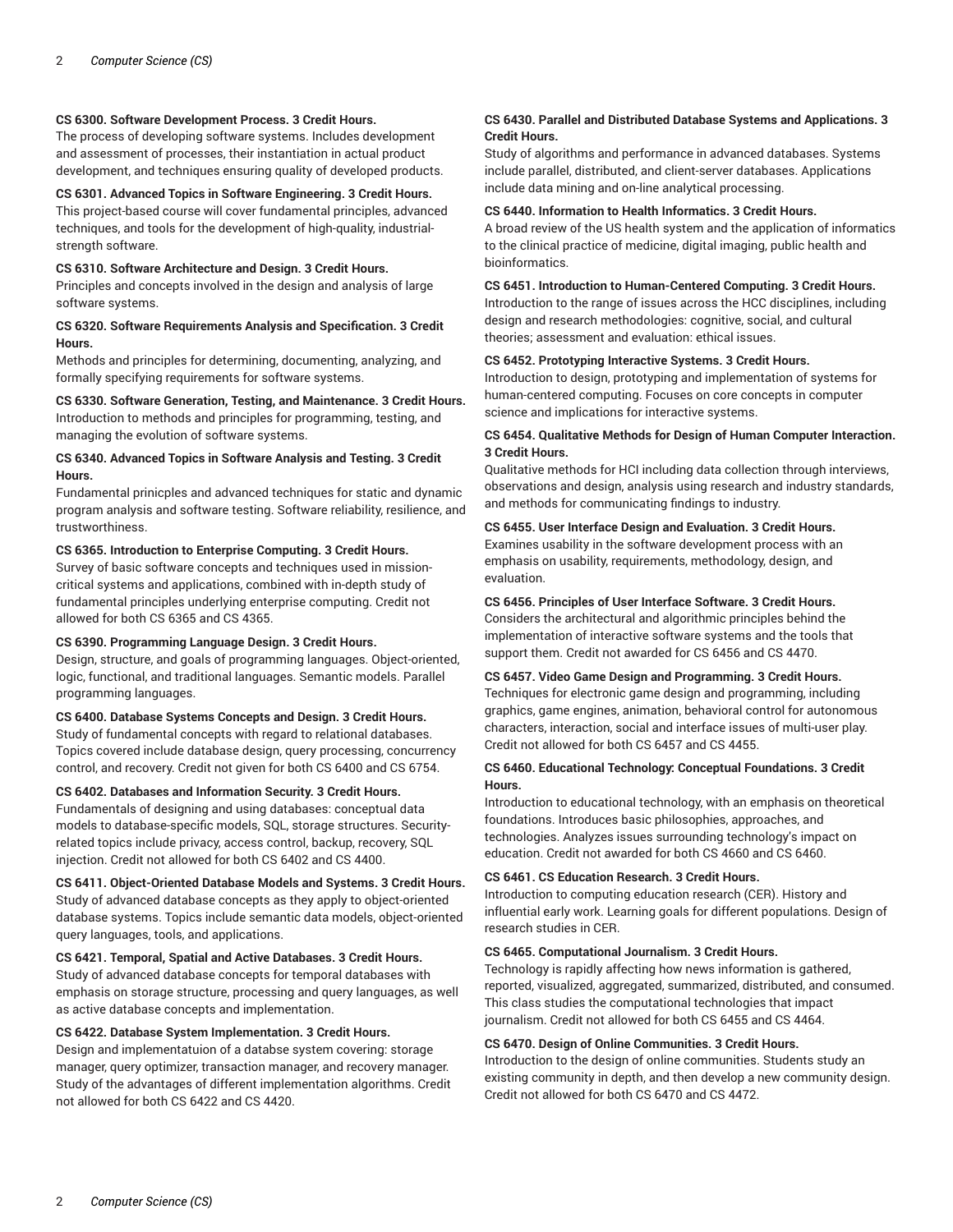# **CS 6471. Computational Social Science. 3 Credit Hours.**

This graduate seminar focuses on text and network analysis of data with applications to domains such as political science, sociolinguistics, and public health.

#### **CS 6474. Social Computing. 3 Credit Hours.**

Design and prototype new social computing systems, as well as analyze social media data.

## **CS 6475. Computational Photography. 3 Credit Hours.**

This class explores the impact of computation on the entire workflow of photography, from how light is captured by a camera, to how the images are processed, enhanced, and improved to generate novel photographs.

## **CS 6476. Introduction to Computer Vision GR. 3 Credit Hours.**

Introduction to computer vision including fundamentals of image formation, camera imaging geometry, feature detection and matching, stereo, motion estimation and tracking, image classification and scene understanding. Credit not awarded for both CS 6476 and CS 4495 or CS 4476.

# **CS 6480. Computer Visualization Techniques. 3 Credit Hours.**

Principles, techniques, and practice in data, information, multivariate, and scientific visualization. Includes visualization methods, data structures, examples, and tools.

# **CS 6485. Visualization Methods for Science and Engineering. 3 Credit Hours.**

Algorithms, software, and practical applications of visualization techniques in science, engineering, business, and medicine. Includes data structures, multivariate visualization, interactive visualization, and visual representations and examples. Computer science students cannot receive credit for this course.

# **CS 6491. Foundations of Computer Graphics. 3 Credit Hours.**

Mathematical/physical/perceptual principles and modeling/rendering techniques used to create, represent, display, and animate models of 3D shapes and their properties.

# **CS 6497. Computational Aesthetics. 3 Credit Hours.**

Aesthetics play a key role in society and economy. Students will invent and test beautification algorithms for colors, music, and animations and more.

# **CS 6505. Computability, Algorithms, and Complexity. 3 Credit Hours.**

Important concepts from computability theory; techniques for designing algorithms for combinatorial, algebraic, and numbertheoretic problems; basic concepts such as NP-Completeness from computational complexity theory. Credit not awarded for both CS 6505 and CS 4540/6515.

#### **CS 6515. Introduction to Graduate Algorithms. 3 Credit Hours.**

Design and analysis of algorithms on a graduate level, including dynamic programming, divide and conquer, FFT, graph and flow algorithms, RSA, linear programming, and NP-completedness.

# **CS 6520. Computational Complexity Theory. 3 Credit Hours.**

Introduction to resource-bounded computations, central complexitytheoretic concepts such as complexity classes, reducibility, completeness, and intractability.

# **CS 6550. Design and Analysis of Algorithms. 3 Credit Hours.**

Advanced techniques for designing and analyzing efficient algorithms for combinatorial, algebraic, and number-theoretic problems.

## **CS 6601. Artificial Intelligence. 3 Credit Hours.**

Basic concepts and methods of artificial intelligence including both symbolic/conceptual and numerical/probabilistic techniques.

## **CS 6603. AI, Ethics, and Society. 3 Credit Hours.**

This course covers various Artificial Intelligence and bias mitigation techniques that can be used to counterbalance the potential misuse and abuse of learning from data.

# **CS 6670. Distributed Control Algorithms. 3 Credit Hours.**

Algorithms for synchronous, asynchronous, and partially synchronous networks; analysis, control, and implementation of distributed systems such as robot fleets, animal groups.

# **CS 6675. Advanced Internet Computing Systems and Applications. 3 Credit Hours.**

Survey of basic Internet computing concepts and techniques used in Internet systems and applications, combined with in-depth study of fundamental principles underlying Internet computing. Credit not allowed for both CS 6675 and CS 4675.

# **CS 6705. Applications of Artificial Intelligence. 3 Credit Hours.**

A study of the principles and practice of artificial intelligence in areas other than computer science, with particular focus on engineering, science, and business applications. Computer science majors cannot receive credit for this course.

# **CS 6725. Information Security Strategies and Policies. 3 Credit Hours.**

Information security vulnerabilities and risks; legal, cost, privacy, and technology constraints; derivation of strategies; technical and procedural means of achieving desired ends. Credit not awarded for both CS 6725 and CS 4725/MGT 4725/6725/PUBP 4725/6725.

## **CS 6726. Privacy, Technology, Policy, and Law. 3 Credit Hours.**

This course takes a multi-disciplinary approach to privacy, a topic of great interest in the technology, policy, ethics, law, and business realms. Credit will not be awarded for both CS 6726 and CS 4726 or MGT 4726 or MGT 6726.

## **CS 6727. Cyber Security Practicum. 5 Credit Hours.**

Capstone independent study project placing each student in a commercial, academic or government setting where he or she identifies a major cyber security problem, and explores and evaluates a solution that addresses it with realistic assumptions about the organizational context. The chose problem must be approved by course instructor. Cross-listed with ECE and PUBP 6727.

# **CS 6730. Data Visualization: Principles and Applications. 3 Credit Hours.**

Introductory course on design principles and applications of data visualization. This course teaches best practices for visualizing datasets from diverse domains intended to help people make sense of data.

# **CS 6745. Information and Communication Technologies and Global Development. 3 Credit Hours.**

Focus on technology design, adoption, and use as seen through the lens of global development.

#### **CS 6747. Advanced Topics in Malware Analysis. 3 Credit Hours.**

This course covers advanced approaches for the analysis of malicious software and explores recent research and unsolved problems in software protection and forensics.

## **CS 6750. Human-Computer Interaction. 3 Credit Hours.**

Describes the characteristics of interaction between humans and computers and demonstrates techniques for the evaluation of usercentered systems. Crosslisted with PSYC 6750.

# **CS 6753. Human-Computer Interaction-Professional Preparation and Practice. 1 Credit Hour.**

Preparation for a professional career in HCI. Hands-on workshops in resume and portfolio building, interviewing, public speaking, team work. HCI career choices and trajectories.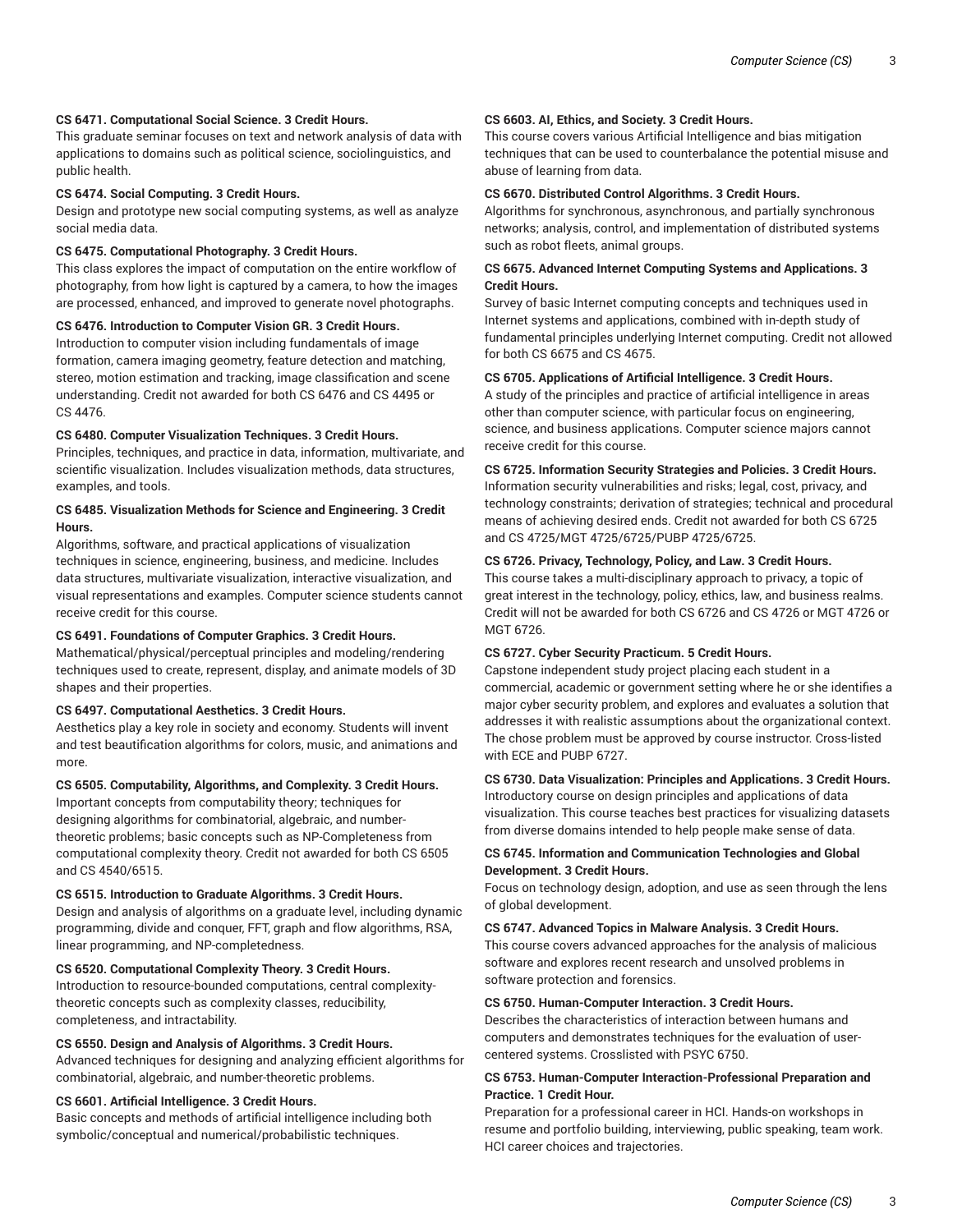# **CS 6754. Engineering Database Management Systems. 3 Credit Hours.**

Modeling and managing engineering information systems, integration of design and manufacturing functions in engineering product development, logical models of engineering product and processes. Credit not given for CS 6400 and CS 6754. Crosslisted with ME 6754.

# **CS 6755. Human-Computer Interaction Foundations. 3 Credit Hours.**

Describes the theory and practice of designing effective and efficient interactions between people and technology. Students do not receive credit for both CS 6755 and PSYC 6755.

## **CS 6763. Design of Design Environments. 3 Credit Hours.**

Analysis of design processes; analysis of current design tools at both the user interface and functional levels; procedures for developing better design tools. Credit not allowed for both CS 6763 and ID 6763 or COA 6763.

## **CS 6764. Geometric Modeling. 3 Credit Hours.**

Software development course focusing on 3D geometric constructions and modeling; emphasizes solid modeling and its role in design. Crosslisted with COA 6764.

# **CS 6770. Mixed Reality Experience Design. 3 Credit Hours.**

Introduction to the design of Mixed Reality experiences. Focuses on informal design, integration of media theory, HCI and technology issues. Significant group design projects.Credit not awarded for both CS 6770 and CS 4770/LMC 4733/6340.

# **CS 6780. Medical Image Processing. 3 Credit Hours.**

A study of methods for enhancing, analyzing, interpreting, and visualizing information from two- and three-dimensional data obtained from a variety of medical image modalities. Crosslisted with ECE and BMED 6780.

## **CS 6795. Introduction to Cognitive Science. 3 Credit Hours.**

Multidisciplinary perspectives on cognitive science. Interdisciplinary approaches to issues in cognition, including memory, language, problem solving, learning, perception, and action. Crosslisted with ISYE and PSYC 6795.

# **CS 6998. HCI Master's Project. 1-9 Credit Hours.**

#### **CS 6999. Master's Project. 1-9 Credit Hours.**

Final project for students completing a master's degree in the College of Computing. Repeatable for multi-semester projects.

#### **CS 6XXX. Computer Sci Elective. 1-21 Credit Hours.**

**CS 7000. Master's Thesis. 1-21 Credit Hours.**

# **CS 7001. Overview of Graduate Studies in Computing. 5 Credit Hours.**

Research tools including computer systems, as well as fundamental problem-solving skills, are introduced. Lectures on current computing research are presented and projects are required. Credit not allowed in a program of study for a graduate degree.

#### **CS 7110. Parallel Computer Architectures. 3 Credit Hours.**

Issues in the design, implementation, and programming of parallel machines. Credit not allowed for both CS 7110 and CS 4233.

## **CS 7210. Distributed Computing. 3 Credit Hours.**

Fundamental concepts in distributed systems, including global states, logical clocks, and failure models. Distributed algorithms and their implementations using advanced distributed programming systems.

# **CS 7230. Systems Software Design, Implementation, and Evaluation. 3 Credit Hours.**

Design, implementation, and evaluation of systems software. Distributed/ parallel applications will be constructed and evaluated using the systems support that is developed.

## **CS 7250. Broadband Networking Systems. 3 Credit Hours.**

Focus on the data link layer and its relationship to layers below and above. Gigabit Ethernet, SONTET, fibre channel; media including wireless, satellite, xDSL, cable.

#### **CS 7260. Internetworking Architectures and Protocols. 3 Credit Hours.**

Detailed discussion of the problems and solution techniques that arise in internetworking. Topics include routing, addressing, quality of service, and security.

# **CS 7270. Networked Applications and Services. 3 Credit Hours.**

End-to-end functional building blocks and their use in adaptive and non-adaptive applications, including multimedia: coding, compression, security, directory services.

# **CS 7280. Network Science: Methods and Applications. 3 Credit Hours.**

Characteristics of real networks in nature and technology, network measurement methods, network analysis, evolving networks, dynamic network processes, co-evolution of structure and function.

## **CS 7290. Advanced Topics in Microarchitecture and organization of highperformance processors.. 3 Credit Hours.**

Low-level organization and hardware algorithms for the implementation of modern high-performance microprocessors including concept designs and real-world case studies.

# **CS 7292. Reliability and Security in Computer Architecture. 3 Credit Hours.**

Hardware support for process isolation, virtualization, debugging, and protection from side-channel attacks. Faults and failures, error tolerance, error rate budgeting, lifetime realiability of devices.

## **CS 7450. Information Visualization. 3 Credit Hours.**

Study of computer visualization principles, techniques, and tools used for explaining and understanding symbolic, structured, and/or hierarchical information. Includes data and software visualization. Students cannot receive credit for both CS 7450 and CS 4460.

## **CS 7451. Human-Centered Data Analysis. 3 Credit Hours.**

This course covers the role of people in data science and visual data analysis, including cognitive processes, bias, perception, and decisionmaking theories and frameworks.

## **CS 7455. Issues in Human-Centered Computing. 3 Credit Hours.**

In-depth focus on theoretical, methodological, conceptual, and technical issues across the HCC disciplines associated with humans (cognitive, biological, socio-cultural); design; ethics; and analysis and evaluation.

## **CS 7460. Collaborative Computing. 3 Credit Hours.**

Introduction to computer-supported collaborative work, workflow automation, and meeting augmentation. The course deals with models, enabling technology, systems, and applications.

# **CS 7465. Educational Technology: Design and Evaluation. 3 Credit Hours.**

Intensive project class in which students design, implement, and evaluate a piece of educational technology, applying the theory learned in Educational Technology: Conceptual Foundations.

# **CS 7467. Computer-Supported Collaborative Learning. 3 Credit Hours.**

Computer-supported collaborative learning is the use of Internet-based technologies to support learning in social settings. Focus on issues of implementation and evaluation.

# **CS 7470. Mobile and Ubiquitous Computing. 3 Credit Hours.**

Investigates the infrastructure required to develop mobile and ubiquitous computing applications and establishes major research themes and experimental practices. Credit not awarded for both CS 7470 and CS 4605.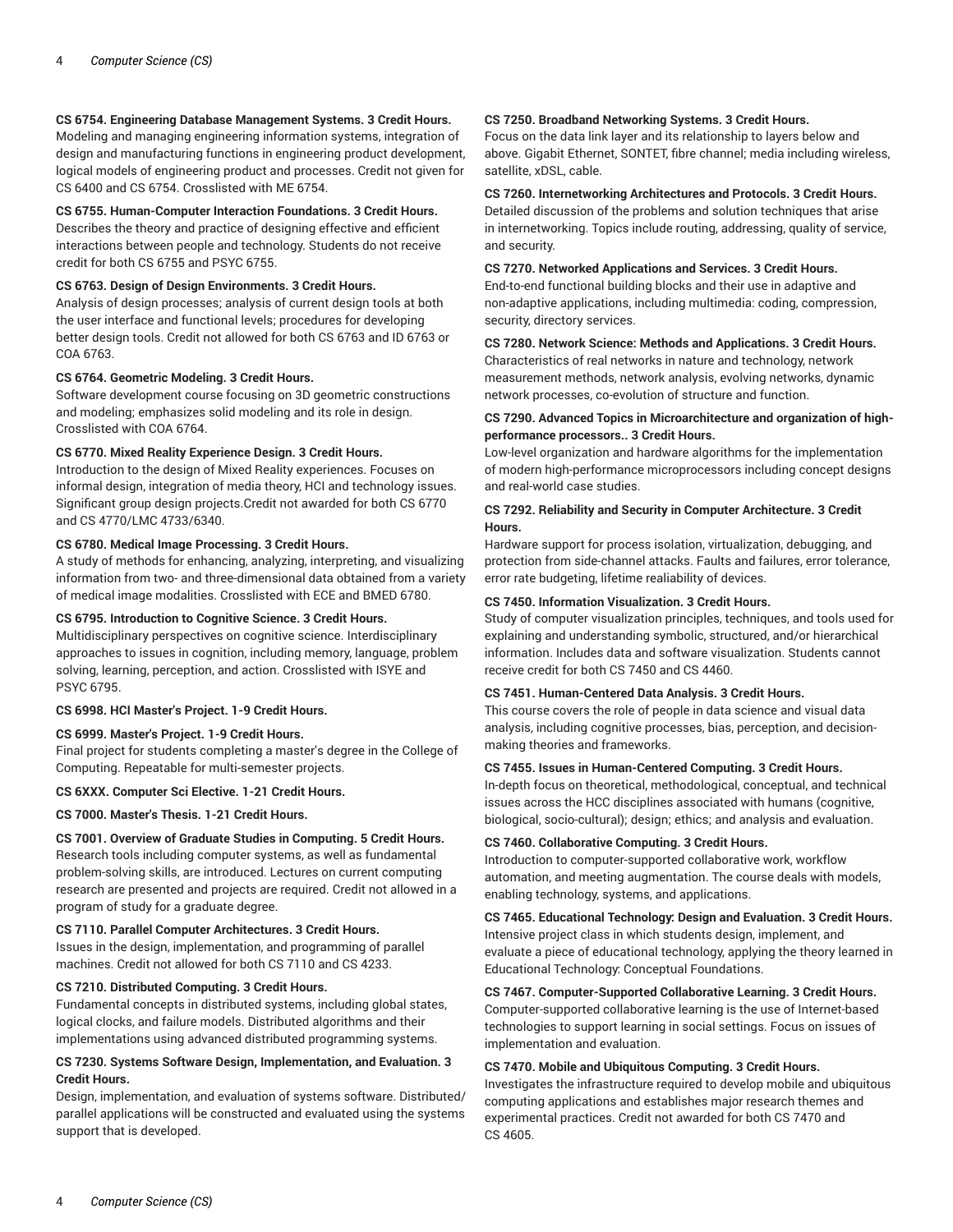# **CS 7476. Advanced Computer Vision. 3 Credit Hours.**

Advanced topics in computer vision, which includes a deep dive into both the theoretical foundations of computer vision to the practical issues of building real systems that use computer vision. Credit will not be awarded for CS 7476 and CS 7495.

## **CS 7490. Advanced Image Synthesis. 3 Credit Hours.**

Advanced techniques in realistic image synthesis based on the physics of light. Anti-aliasing, textures, surface reflectance, distribution ray tracing, volume rendering, radiosity, and image-based rendering.

# **CS 7491. 3D Complexity Techniques for Graphics, Modeling, and Animation. 3 Credit Hours.**

Multiresolution, compression, collision, morphing, visibility, and computational geometry techniques for accessing, rendering, and animating complex 3D models in engineering, scientific, business, or entertainment applications.

# **CS 7492. Simulation of Biological Systems. 3 Credit Hours.**

Study different computer simulation methods for use in investigating biological systems, including bio-molecules, cells and full organisms.

# **CS 7495. Computer Vision. 3 Credit Hours.**

An introduction to computer vision and machine perception. An intensive study of the process of generating a symbolic description of the scene by interpretation of images(s). Credit will not be awarded for both CS 7495 and CS 7476.

## **CS 7496. Computer Animation. 3 Credit Hours.**

Motion techniques for computer animation and interactive games (keyframing, procedural methods, motion capture, and simulation) and principles for storytelling, composition, lighting, and interactivity.

# **CS 7497. Virtual Environments. 3 Credit Hours.**

An introduction to virtual reality and virtual environments. Issues covered will include VR technology, software design, 3D human-computer interaction, and applications for VR.

## **CS 7499. 3D Reconstruction and Mapping in Computer Vision, Robotics, and Augmented Reality. 3 Credit Hours.**

In this course we study the principles and algorithms underlying 3D Reconstruction and Mapping in Computer Vision, Robotics, and Augmented Reality.

# **CS 7510. Graph Algorithms. 3 Credit Hours.**

Algorithms for graph problems such as maximum flow, matching, network reliability, minimum cuts, covering, coloring, planarity, shortest paths, and connectivity. Crosslisted with MATH 7510 and ISYE 7510.

## **CS 7520. Approximation Algorithms. 3 Credit Hours.**

Approximation algorithms for NP-hard optimization problems, design and analysis techniques for such algorithms. Credit not allowed for both CS 7520 and CS 4520.

# **CS 7525. Algorithmic Game Theory and Economics. 3 Credit Hours.**

Algorithmic aspects of game theory covering topics at the intersection of computer science, economics, and game theory with applications to domains such as internet.

## **CS 7530. Randomized Algorithms. 3 Credit Hours.**

Techniques for designing and analyzing randomized algorithms, derandomization techniques. Credit not allowed for both CS 7530 and CS 4530.

## **CS 7535. Markov Chain Monte Carlo Algorithms. 3 Credit Hours.**

This course studies Markov Chain Monte Carlo algorithms, widely-used in a variety of scientific fields, focusing on mathematical techniques for analyzing their convergence rates.

# **CS 7540. Spectral Algorithms and Representations. 3 Credit Hours.**

Spectral methods mathematics and algorithmic insights driving applications with large data sets in domains such as web-search, information-retrieval, and medical diagnosis and prediction.

# **CS 7545. Theoretical Foundations of Machine Learning. 3 Credit Hours.**

This course provides a basic arsenal of powerful mathematical tools for the analysis of learning algorithms, focusing on both statistical and computational aspects.

# **CS 7560. Theoretical Foundations of Cryptography. 3 Credit Hours.**

One-way functions, pseudorandomness, public-key and identity-based cryptography, commitment and zero knowledge.

#### **CS 7610. Modeling and Design. 3 Credit Hours.**

Information-processing theories of modeling and design; topics include design decision making, problem solving and learning, and knowledgebased modeling and design.

#### **CS 7611. AI Problem Solving. 3 Credit Hours.**

Basic concepts and methods of AI problem solving, knowledge representation, reasoning, and learning.

# **CS 7612. Artificial Intelligence Planning. 3 Credit Hours.**

Symbolic numerical techniques that allow intelligent systems to decide how they should act in order to achieve their goals, including action and plan representation, plan synthesis and reasoning, analysis of planning algorithms, plan execution and monitoring, plan reuse and learning, and applications.

## **CS 7613. Knowledge Systems Engineering. 3 Credit Hours.**

Techniques for constructing large knowledge-based systems. Advanced symbolic AI techniques. Constraint systems.

# **CS 7615. Knowledge Agents. 3 Credit Hours.**

Knowledge-based interactive systems, knowledge-based autonomous agents, agent architectures, learning and adaptation, agent evolution.

# **CS 7616. Pattern Recognition. 3 Credit Hours.**

This course provides an introduction to the theory and practice of pattern recognition. It emphasizes unifying concepts and the analysis of realworld datasets.

#### **CS 7620. Case-Based Reasoning. 3 Credit Hours.**

Topics include case representation, indexing and retrieval, adaptation, interpretive CBR, the cognitive model that CBR implies, and its implications for creativity, decision aiding, and education. Credit not allowed for both CS 7620 and CS 4622.

## **CS 7626. Introduction to Behavioral Imaging. 3 Credit Hours.**

An introduction to the use of sensor data and machine learning methods to measure and model human behavior objectively and automatically for health applications.

# **CS 7630. Autonomous Robotics. 3 Credit Hours.**

The principles and practice of autonomous robotics including behaviorbased design and architectures, adaptive learning and team behavior, and the role of perception within robotic systems.

# **CS 7631. Autonomous Multi-Robot Systems. 3 Credit Hours.**

In-depth examination of the current research on multi-robot systems. Students develop and critically analyze a multi-robot system.

## **CS 7632. Game Artificial Intelligence. 3 Credit Hours.**

An exploration of how artificial intelligence is used in modern digital computer games. Credit will not be awarded for CS 7632 and CS 4731, CS 7632 and LCC 4731 or CS 7632 and LMC 4731.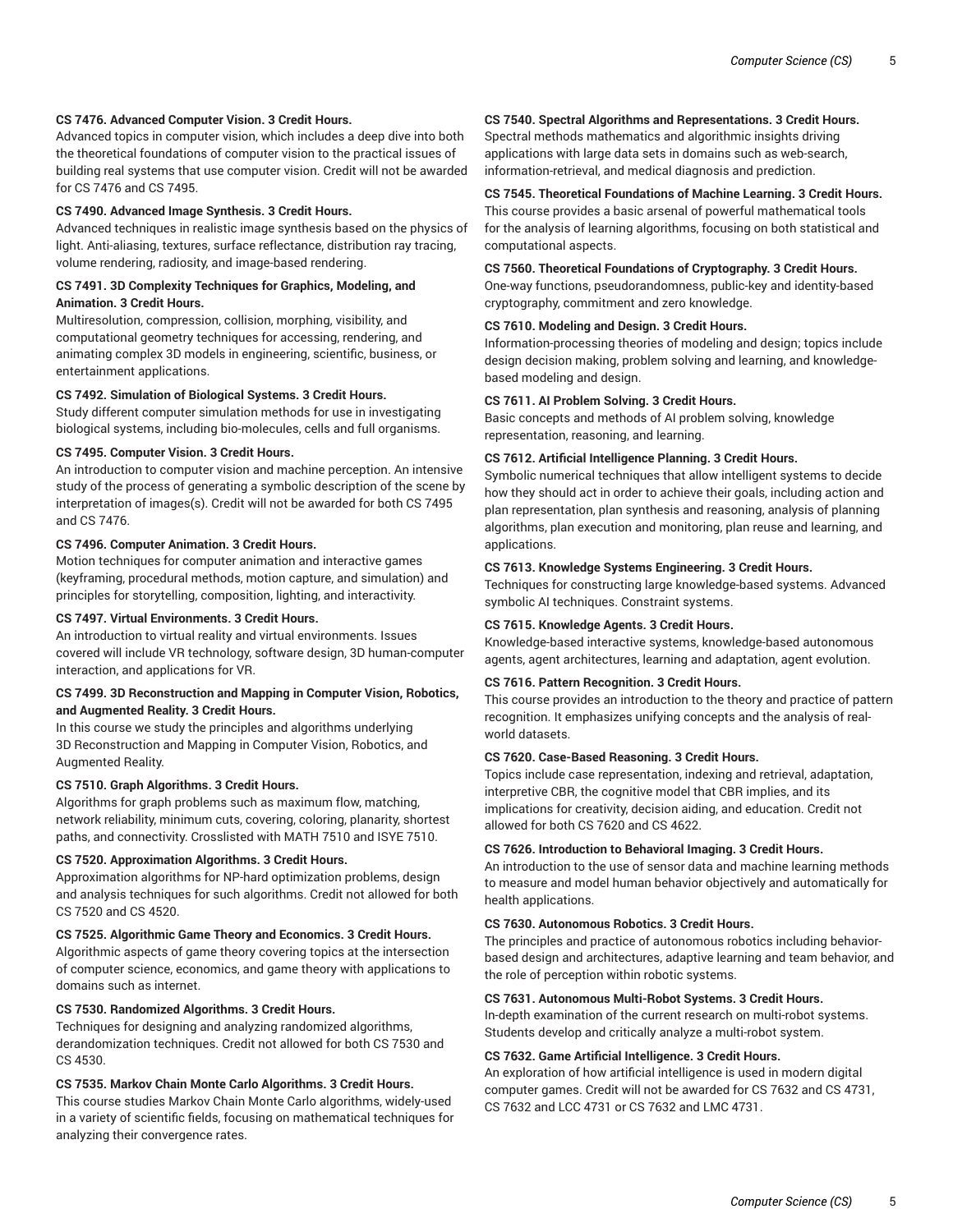# **CS 7633. Human-Robot Interaction. 3 Credit Hours.**

Survey of the state of the art in HRI research, introduction to statistical methods for HRI research, research project studio.

# **CS 7634. AI Storytelling in Virtual Worlds. 3 Credit Hours.**

An exploration of how artificial intelligence can enable us to use stories in virtual worlds for the purpose of entertaining, educatintg, and training human users.

## **CS 7636. Computational Perception. 3 Credit Hours.**

Study of statistical and algorithmic methods for sensing people using video and audio. Topics include face detection and recognition, figure tracking, and audio-visual sensing.

## **CS 7637. Knowledge-Based AI. 3 Credit Hours.**

Structured knowledge representation; knowledge-based methods of reasoning and learning; problem-solving, modeling and design.

# **CS 7638. Artificial Intelligence Techniques for Robotics. 3 Credit Hours.**

AI techniques with applications to autonomous vehicles. Extensive programming exercises. Topics include probabilistic inference, Kalman/ particle filters, planning/search algorithms, PID control, SLAM.

## **CS 7639. Cyber Physical Design and Analysis. 3 Credit Hours.**

Cyber Physical Systems (CPS), including examples. Design methods. Formalisms: Different equations, finite-state machines. Analysis. Formal methods. Design processes, Model-Based Systems Engineering, Reference documents and regulations.

## **CS 7640. Learning in Autonomous Agents. 3 Credit Hours.**

An in-depth look at agents that learn, including intelligent systems, robots, and humans. Design and implementation of computer models of learning and adaptation in autonomous intelligent agents.

# **CS 7641. Machine Learning. 3 Credit Hours.**

Machine learning techniques and applications. Topics include foundational issues; inductive, analytical, numerical, and theoretical approaches; and real-world applications. Credit not awarded for both CS 7641 and CS 4641/CSE 6740/ISYE 6340.

# **CS 7642. Reinforcement Learning and Decision Making. 3 Credit Hours.**

Efficient algorithms for multiagent planning, and approaches to learning near-optimal decisions using possibly partially observable Markov decision processes; stochastic and repeated games; and reinforcement learning.

#### **CS 7643. Deep Learning. 3 Credit Hours.**

This course will cover theory and practice of deep learning, including neural network and structured models, optimization algorithms, and applications to perception and Artificial Intelligence.

## **CS 7644. Machine Learning for Robotics. 3 Credit Hours.**

Overview of a portfolio of machine learning techniques useful for robotic application: from regression to deep learning, applied on simulated realtime mobile robotic applications.

# **CS 7645. Numerical Machine Learning. 3 Credit Hours.**

This course explores problems in classification/pattern recognition (OCR, speech, vision, fault detection, medical diagnosis), regression/function approximation, robot control, and reinforcement learning.

## **CS 7646. Machine Learning for Trading. 3 Credit Hours.**

Introduces machine learning based trading strategies. Topics: Information processing, probabilistic analysis, portfolio construction, generation of market orders, KNN, random forests. Credit not awarded for both CS 4646 and CS 7646.

# **CS 7648. Interactive Robot Learning. 3 Credit Hours.**

This course combines lectures in CS (Machine and Reinforcement Learning) and CogSci with a research seminar to enable students to develop learning from demonstration systems.

# **CS 7649. Robot Intelligence: Planning. 3 Credit Hours.**

We investigate algorithms for robots and complex systems that make intelligent decisions. Emphasis on the theoretical and empirical properties of classical, geometric, stochastic/dynamic planning.

## **CS 7650. Natural Language. 3 Credit Hours.**

Topics include lexical analysis, parsing, interpretation of sentences, semantic representation, organization of knowledge, inference mechanisms. Newer approaches combining statistical language processing and information retrieval techniques. Credit not allowed for both CS 7650 and CS 4650.

# **CS 7695. Philosophy of Cognition. 3 Credit Hours.**

Examines problems in the foundations of cognition in relation to current issues in cognitive sciences. Topics include meaning, mental imagery, consciousness, and mind/body problem.

# **CS 7697. Cognitive Models of Science and Technology. 3 Credit Hours.**

Examines how models of reasoning and representation developed in the cognitive sciences can provide a basis for an enriched understanding of scientific theories and research practices in science and technology.

## **CS 7741. Robotics Professional Preparation. 1 Credit Hour.**

Preparation for a professional career in Robotics. Local & visiting speakers. Program introduction. Technical resume preparation. GT Robotics labs & resources.

## **CS 7742. Robotics Professional Preparation 2. 1 Credit Hour.**

Preparation for a professional career in Robotics. Local & visiting speakers. Selecting and applying for Internship. Developing capstone project proposal. Public speaking practice and preparation.

# **CS 7743. Robotics Professional Preparation 3. 1 Credit Hour.**

Preparation for a professional career in Robotics. Local & visiting speakers. Interview preparation & career search. Technical report writing and presentation.

# **CS 7750. Mathematical Foundations of Machine Learning. 3 Credit Hours.**

Provides the mathematical background for two of the pillars of modern data science: linear algebra and applied probability.

# **CS 7751. Probabilistic Graphical Models in Machine Learning. 3 Credit Hours.**

The course provides an introduction to theory and practice of graphical models in machine learning. It covers three main aspects; representation, probabilistic inference, and learning.

# **CS 7785. Introduction to Robotics Research. 3 Credit Hours.**

Familiarizes students with the core areas of robotics; mechanics, control, perception, AI, and autonomy. Provides an introduction to the mathematical tools required in robotics research.

## **CS 7790. Cognitive Modeling. 4 Credit Hours.**

A hands-on course covering a range of cognitive modeling methodologies. It explores the analysis, development, construction, and evaluation of models of cognitive processing. Crosslisted with ISYE and PSYC 7790.

**CS 7999. Preparation for Doctoral Qualifying Exams. 1-21 Credit Hours.** Consent of the College required.

# **CS 8001. Seminar. 1 Credit Hour.**

Group discussion of advanced topics in information and computer science. May not be used by computer science majors for degree credit.